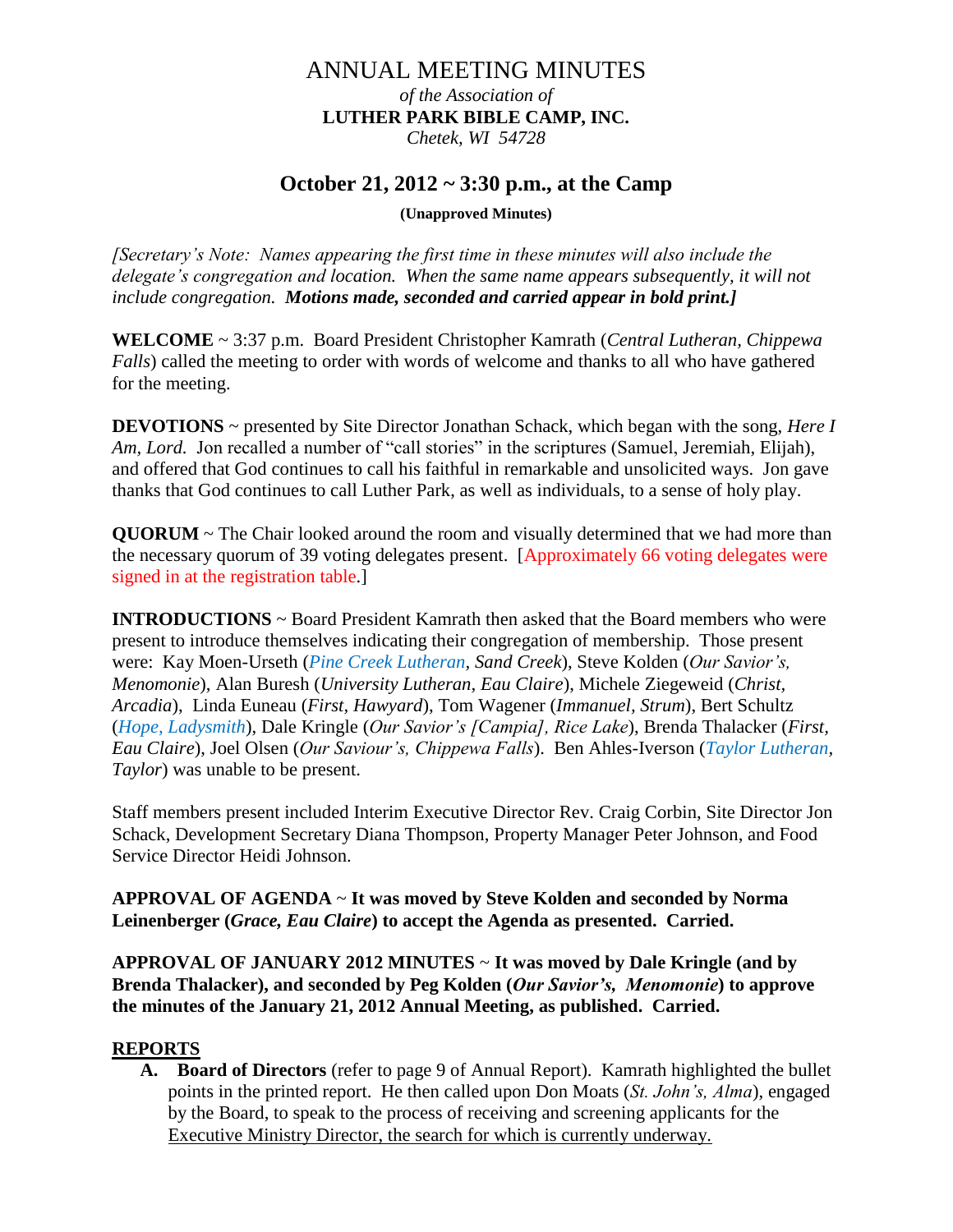#### \*\*\*\*\*\*\*\*\*\*

**80th Anniversary Trivia**. President Kamrath explained that in order to lift up the good news of Luther Park celebrating its  $80<sup>th</sup>$  anniversary of ministry this year, he would break into the regular order of the day to ask a series of Trivia questions on this theme, and award appropriate prizes. *First question asked for the approximate cost of purchasing the Director's Home in 1965 [it sold in 2012 for \$133,000]. Answer: it was purchased for \$12,500. Jean Moats (St. John's, Alma) had the closest answer.*

*\*\*\*\*\*\*\*\*\*\**

**B. Interim Executive Director** (refer to page 10 in Annual Report). Rev. Craig Corbin repeatedly lifted up the theme of gratitude to individuals and congregations for their heart of support for Luther Park, and to the staff for maintaining and advancing the Camp's ministries. Corbin also reminded delegates that with the privilege of corporate ownership comes responsibility for advocating support within local congregations. He also counseled the whole corporation to be patient with the process to obtain a new Executive Ministry Director.

Board President Chris Kamrath presented a large mounted photograph of a beautiful Luther Park campfire to Craig Corbin as a memento of his tenure as interim executive director. Kamrath further thanked Rev. Corbin for his significant and oft times difficult work during the interim. There was a round of applause to signify the Corporation's appreciation, as well.

\*\*\*\*\*\*\*\*\*\*

**80th Anniversary Trivia:** In 1966, what was the cost for one week for a youth to attend Luther Park. Answer: \$20. Darren Faulk (*Christ Lutheran, Menomonie*.) \*\*\*\*\*\*\*\*\*\*

**C. Site Director** Jonathan Schack (refer to page 11 in Annual Report). Jon lifted up several positive features of the recent  $80^{th}$  Anniversary celebration this past September. He also noted that a long-standing tradition was revived this year with the scheduling of *two* work-week-ends. And for 2013, May 10-11 will be another work week-end. Volunteer labor enables valuable improvements to be made, when staff is committed elsewhere in our ministry. Thank you!

\*\*\*\*\*\*\*\*\*\*

**80th Anniversay Trivia:** 1933 was the first summer campers came to Luther Park; what was the first year Luther Park hosted 1000 campers? Answer: 1969. Theresa Veraguth (*Zion, Galesville.)* \*\*\*\*\*\*\*\*\*\*

**D. Program Committee**, Rev. Bert Schultz (refer to page 12 of Annual Report), underscored the printed report with gratitude to God for all who participate in and made possible the Luther Park ministries, and anticipates many more such blessings in 2013.

Question from the floor: An explanation was sought for the present vacancy of the Program Coordinator. Answer: she was released early from her contract (it was expiring in December); and the position is provided for in the 2013 budget.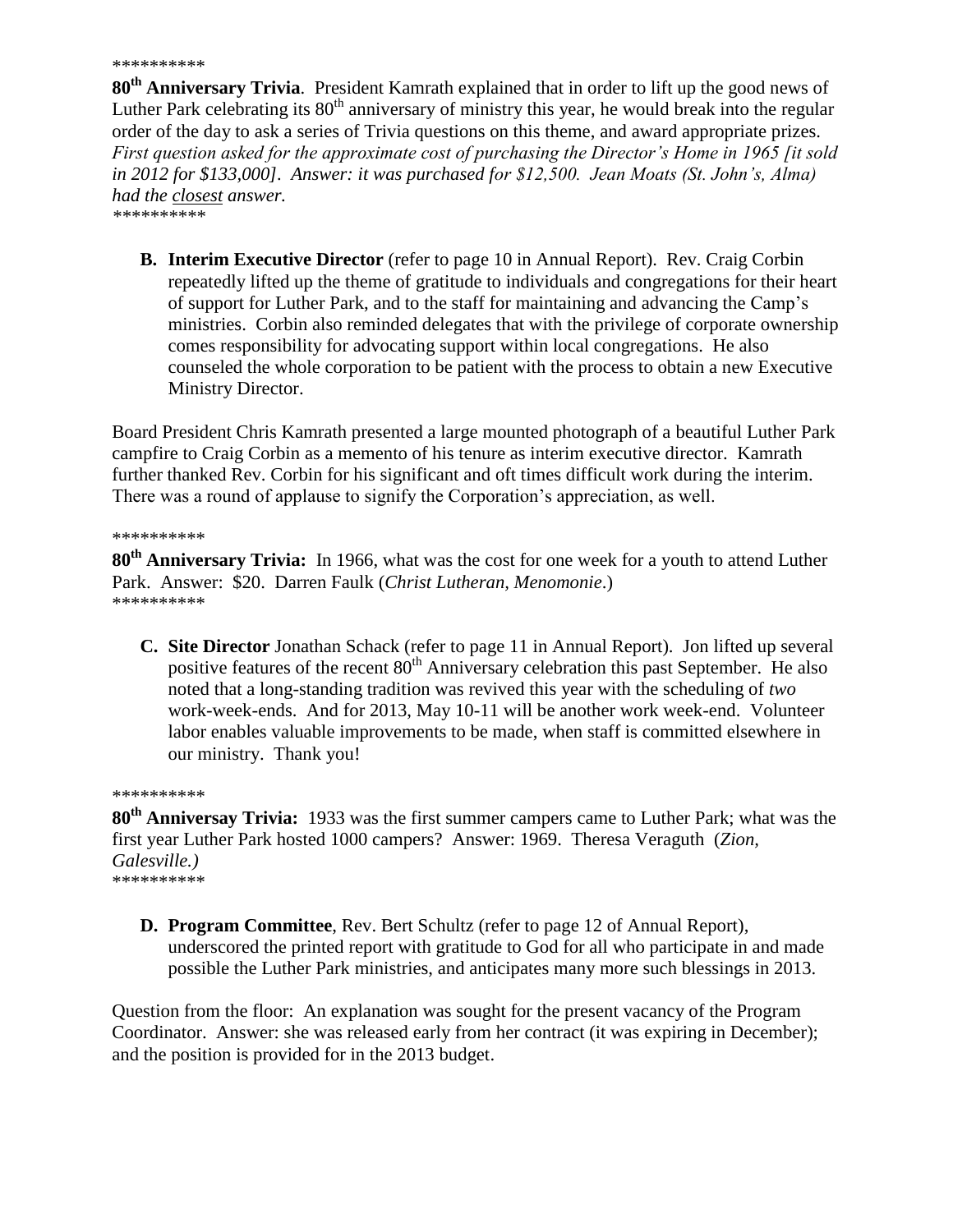```
**********
```
**80th Anniversary Trivia**: Luther Park has a tradition of successful Quilt Auctions for fund raisers. What was the most expensive quilt at the 2012 Quilt Auction? Answer: \$1,100. Cheryl Johnson (*Peace, Menomonie*.) \*\*\*\*\*\*\*\*\*\*

**E. Property Committee**, Tom Wagener (refer to page 13 of Annual Report). Verbally highlighted the written report, noting the large number of infrastructure projects which have been completed. Announced the 2013 work week-end for May 10-11.

#### \*\*\*\*\*\*\*\*\*\*

**80th Anniversary Trivia**. 2007 was the year in which the largest number of youths participated in retreats. What was that number? Answer: 400 youth. Margaret Hunstead (*Grace Lutheran, Eau Claire*.) \*\*\*\*\*\*\*\*\*\*

**F. Finance Committee**, Brenda Thalacker (refer to page 14 in Annual Report). While some good news about the state of finances has been announced today, we have found ourselves again falling behind at the end of the summer. Summer expenses typically exceed income; and this makes the fall months particularly nerve-wrenching.

Brenda entertained a question about "Simply Giving." It could be available to Luther Park donors, but there are other similar vehicles available as well. Luther Point staff would have such information.

Theresa Veraguth offered a suggestion to raise \$10,000. Number 145 envelopes with numbers 1 through 145. Let donors chose their envelope (and amount of gift ranging from \$1.00 to \$145.00). Collectively all envelopes would total about \$10,000.

#### \*\*\*\*\*\*\*\*\*\*

**80th Anniversary Trivia**. How many of the number of current board members attended camp here as a youth? Answer: Donna Kringle (*Our Savior's [Campia], Rice Lake.*) \*\*\*\*\*\*\*\*\*\*

## **UNFINISHED BUSINESS**

- **1. Luther Woods** The January 2012 Annual Meeting authorized the Board of Directors to list up to 130 acres of Luther Woods for sale. It has been listed; there have been a couple of inquiries; there have been no offers.
- **2. Covenant Letter** Secretary of the Board Joel Olsen spoke to the matter of the Covenant letter and form. When the new Constitution was ratified on April 21, 2012, the announcement was made that a Covenant form would be sent to each constituent congregation asking for an indication of that congregation's ongoing partnership with Luther Park ministries. It has been the hope of the Board that the matter of the Covenant and continuing support would be determined by congregations at their *annual meetings*. With that in mind, the six-month return time has been extended to the end of February 2013.

As of this meeting date, it appears about 62 Covenants have been returned, and 78 are yet to be received. Of those returned, none have indicated they intended to disassociate with Luther Park and terminate any partnership with our ministries.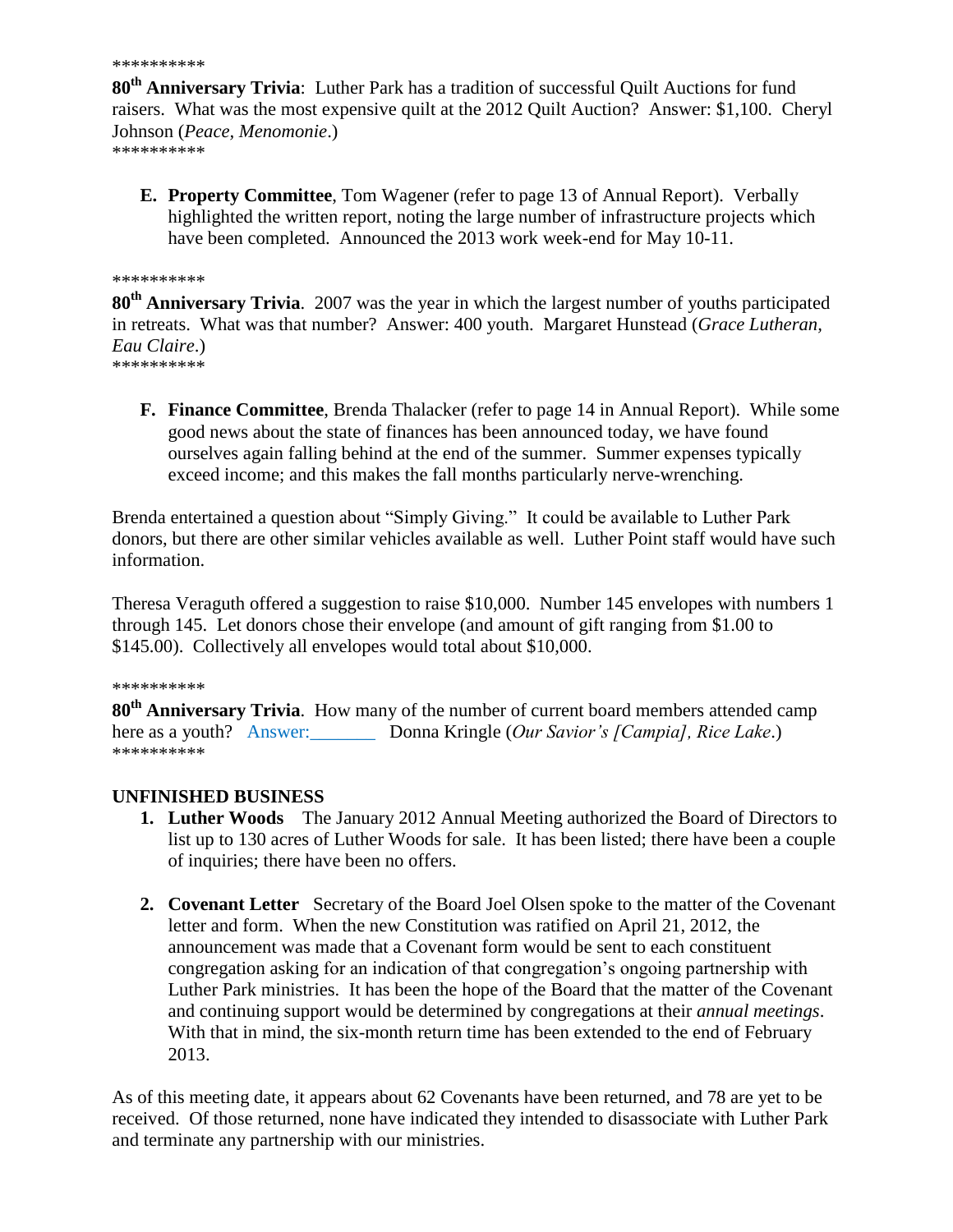```
**********
```
**80th Anniversary Trivia**. Luther Park conducts a Vacation Bible School ministry off-campus, and on-site at a number of congregations. In 2002, we served the largest numbers of VBS students. What was that number? Answer – 1500! Gina Cooler (*Hope, Ladysmith.)* \*\*\*\*\*\*\*\*\*\*

**OPEN QUESTIONS** ~ there were none at this time

## **NEW BUSINESS**

- **A. Endowment Fund Committee Member Election** ~ Nominees were called for three times; the only name offered was that of Arlan Bergquist (*Our Saviour's, Chippewa Falls.*) **It was moved by Steve Kolden and seconded by Linda Euneau to direct the secretary to cast a unanimous ballot for Arlan Bergquist. Carried.** The secretary did as directed.
- **B. Election of Board Members** ~ President Kamrath called upon Board member Tom Wagener of the Nominating Committee to present the slate of nominees. They are listed on pages 15-16 of the Annual Report.

For Cluster One – **Dale Kringle** (incumbent). For Cluster Two – **Chris Kamrath** (incumbent). For Cluster Three – **Judy Solberg** (*Kings Valley Lutheran, Osseo*) and **Julie Carr** (*First, Eau Claire*). For Cluster Four – **Tom Wagener** (incumbent). There were no additional nominations for any cluster.

A printed ballot was distributed. Elected were: **Dale Kringle, Chris Kamrath, Julie Carr** and **Tom Wagener.**

#### \*\*\*\*\*\*\*\*\*\*

**80th Anniversary Trivia**. Of the current Board of twelve members, how many have had children work at Luther Park? Answer: *Three* board members have each had *two* children work at Luther Park. Winner \*\*\*\*\*\*\*\*\*\*

**C. Nominating Committee for 2013** ~ The Chair of the meeting announced that the Nominating Committee is composed of four Board members whose terms will expire in the ensuing year, as well as one additional individual from each cluster. Board members whose terms will expire in 2014 are: Pr. Bert Schultz, Kay Moen-Urseth, Pr. Al Buresh, Michele Ziegeweid.

Delegates volunteering for the Nominating Committee included: Cluster 1: **Rev. Lee Haight** (*Long Lake Lutheran, Sarona*); Cluster 2: **LouAnn Olsen** (*Our Saviour's, Chippewa Falls*); Cluster 3: **Peg Kolden**; Cluster 4: **Rev. Anna Sorenson** (*French Creek Lutheran, Ettrick*.)

**It was moved by Dale Kringle, and seconded by Steve Kolden to direct the secretary to cast a unanimous ballot accepting these volunteers. Carried**. The Secretary immediately cast the ballot.

**D. 2013 Proposed Budget**. **It was moved by Arvin Solsaa (***Our Savior's, Menomonie***) and seconded by Don Moats to put the proposed budget on the floor for discussion.**